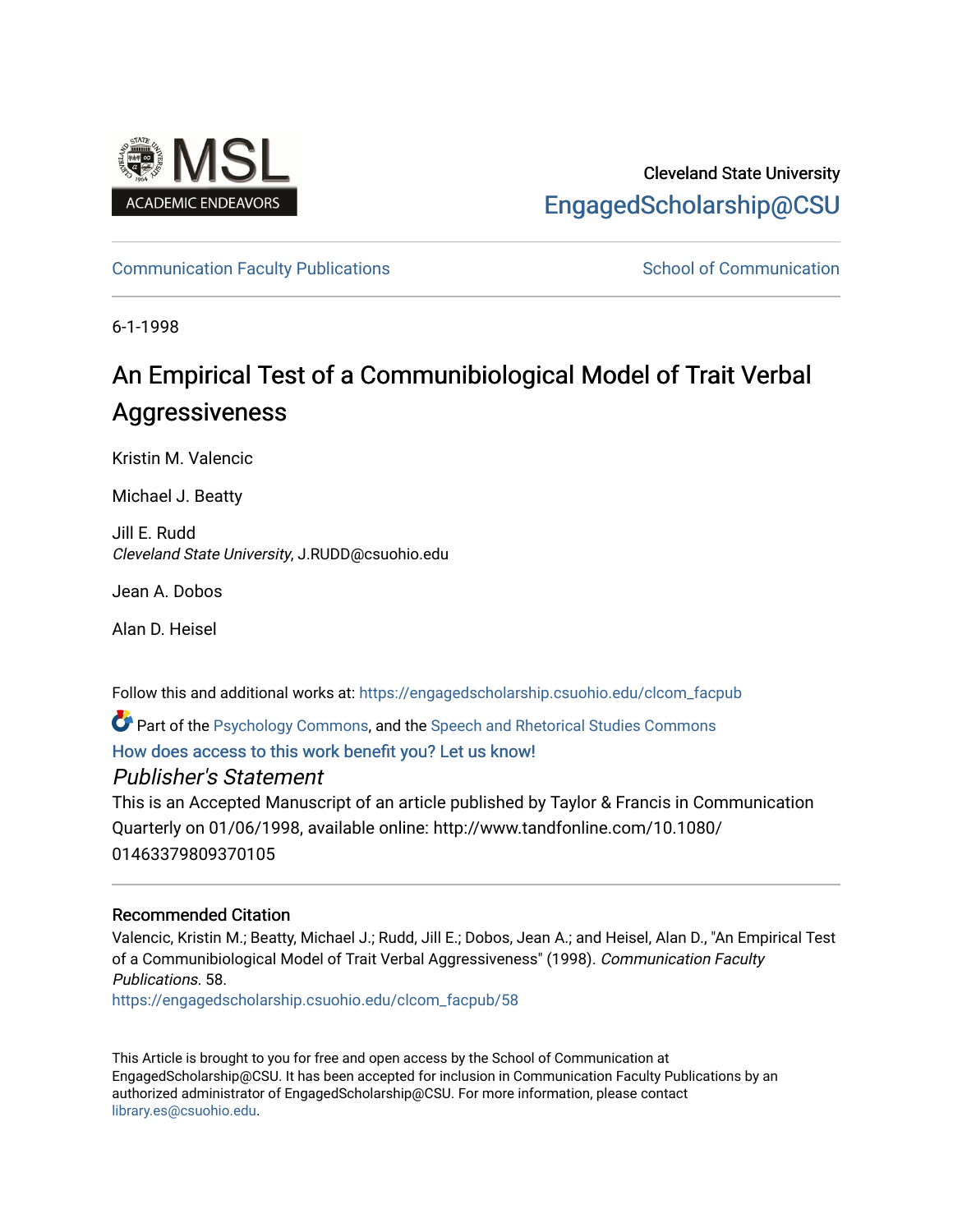# **An Empirical Test of A Communibiological Model of Trait Verbal Aggressiveness**

**Kristin Marie Valencic, Michael J. Beatty, Jill E. Rudd, Jean A. Dobos, and Alan D. Heisel**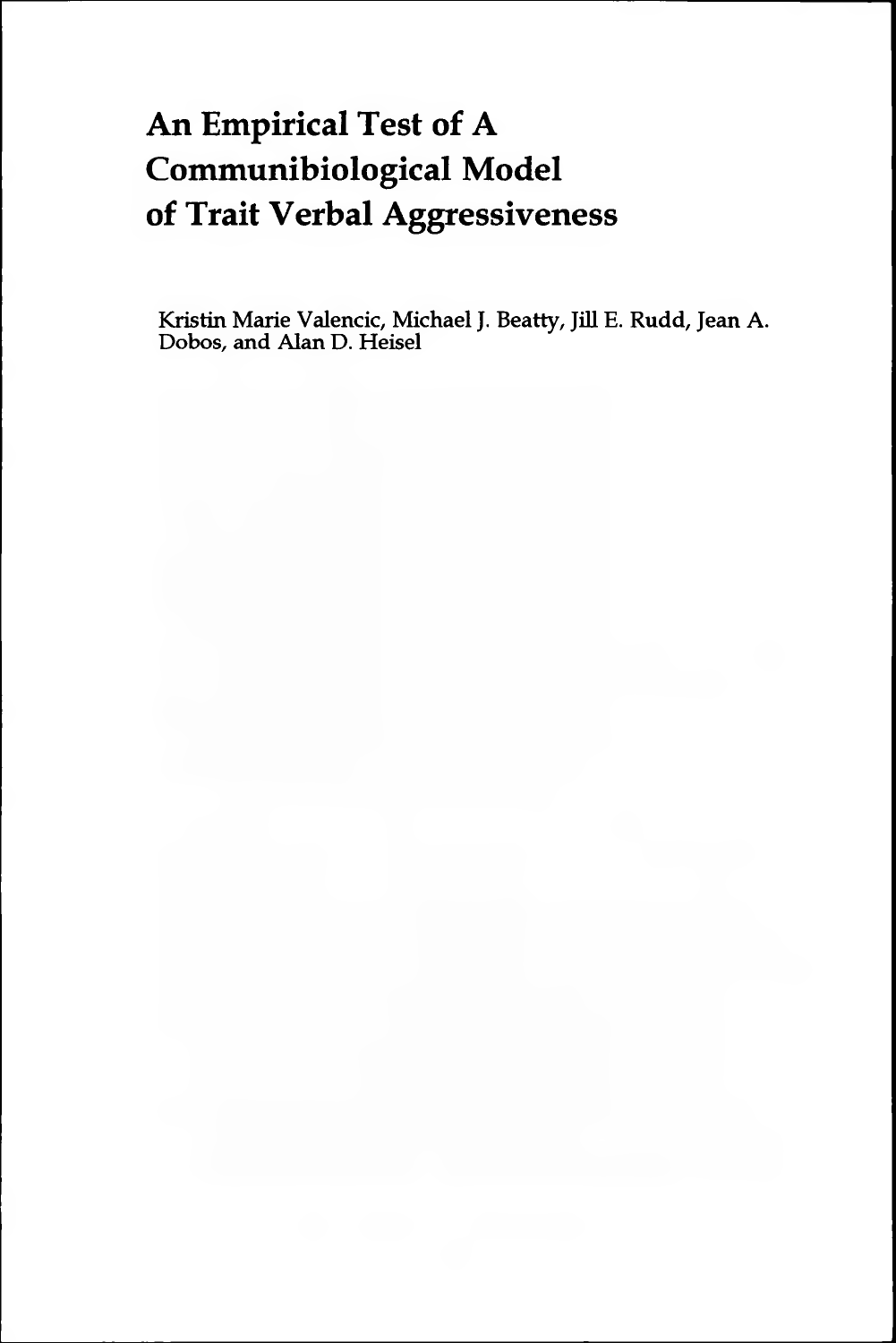The a decade ago, manne and vighey (1900) proposed a conceptualization of the predisposition to attack "the self-concept of another person instead of, or in addition to, the person's position on a topic of communication" ( ver a decade ago, Infante and Wigley (1986) proposed a conceptualization of trait verbal aggressiveness, emphasizing individual differences in the predisposition to attack "the self-concept of another person instead of, or in contribution of Infante and Wigley's theoretical work has been underscored by the findings of numerous investigations into the nature, correlates, and consequences of trait verbal aggressiveness in a variety of social contexts (For comprehensive reviews, see Infante, 1987; Infante & Rancer, 1996; Wigley, 1998).

Until recently, however, the underlying mechanisms that contribute to individual differences in trait verbal aggressiveness have gone comparatively understudied. Drawing from principles established in the psychobiological research literature (e.g., Eysenck, 1991; Eysenck & Eysenck, 1985; Gray, 1991; Steinmetz, 1994; Strelau, 1994; Zajonc & McIntosh, 1992; Zuckerman, 1995), Beatty and McCroskey (1997) reasoned that individual differences in the reactivity of neurobiological systems account for individual differences in trait verbal aggressiveness. These authors, however, note that while consistent with extant psychobiological research, the product of their theorizing should be viewed as a "working" model that requires testing, refinement, and perhaps further elaboration. The present study was undertaken to empirically test hypotheses derived from Beatty and McCroskey's (1997) model of trait verbal aggressiveness.

#### **THEORETIC RATIONALE**

#### *Conceptual Perspective*

Beatty and McCroskey (1998) coined the term *communibiology* to refer to the conceptualization of communicative activity as products of individual differences in neurobiological functioning.<sup>1</sup> Most of the psychobiological work which informs the communibiological paradigm has been conducted under the rubric of *temperament,* which may be defined as biologically rooted individual differences in behavioral tendencies that are present early in life and are relatively stable across all kinds of situations and over the course of time (Bates, 1989, p. 4). Many of the behaviors studied in the temperament literature are immediately recognizable as significant interpersonal functions such as empathy, assertiveness, and nurturance, leading Bates (1989) to remark that "temperament is manifest largely in the context of social interaction" (p. 4).

In recent years, biologically-oriented scholars have made profound advances in the understanding of social behavior which are supported by three research paradigms. First, evidence of the heritability of many social traits has been gleaned from studies of identical and fraternal twins who were raised apart and those who were raised together. Most relevant to the development of the communibiological model of trait verbal aggressiveness are the twins studies which document a substantial genetic component to aggressive antisocial behavior (e.g., Cates, Houston, Vavak, Crawfor, & Uttley, 1993; Coccaro, Bergeman, & McClearn, 1993; Edelbrock, Rende, Plomin, & Thompson, 1995; Eley, 1997; Rushton et al., 1986). The genetic contribution to these traits is underscored by (1) the observation of larger correlations for identical than fraternal twins, and (2) the similarity of correlations for identical twins who were raised apart and those who were raised together (Zuckerman, 1994).

Second, research focused on the biochemical signatures of specific neuroanatomical activity has advanced our understanding of the neurobiological processes which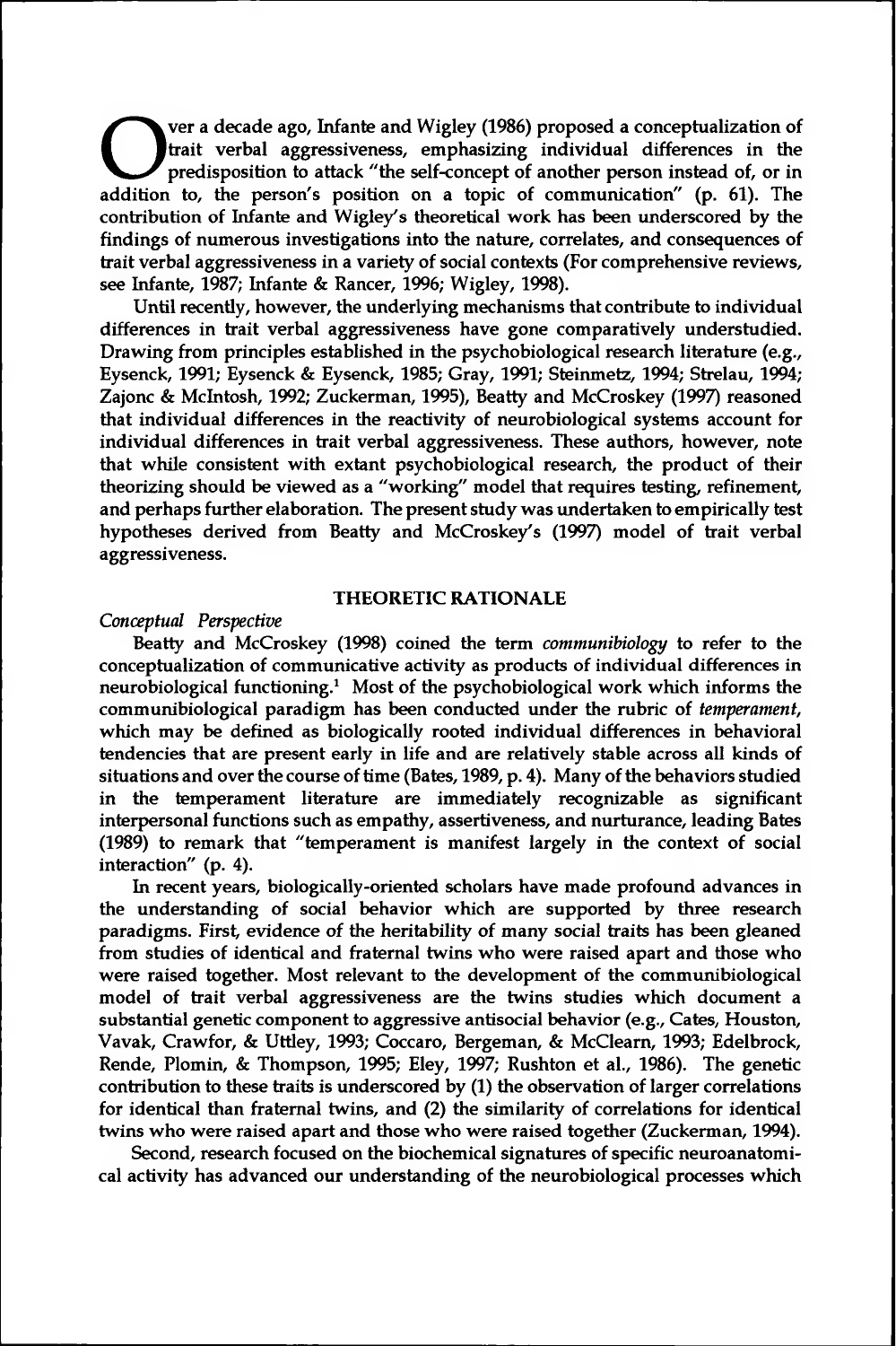produce temperamental displays (For a general review and discussion, Zuckerman, 1995). In particular, considerable research effort has been devoted to the biochemistry of aggressiveness and the mapping of the neurobiological circuitry associated with aggressive antisocial behavior (e.g., Bernhardt, 1997; Gray, 1991; Marieb & Mallatt, 1992; Panksepp, 1982,1986; Spoont, 1992,1996; Steinmetz, 1994; Strelau, 1994; Weiger & Bear, 1988; Zuckerman, 1995). Within this line of inquiry, scholars have induced lower levels of aggressiveness through the administration of drugs designed to counteract suspected neurobiological abnormalities (e.g., Kaplan, Sadock, & Greb, 1994; Kavoussi, Liu, & Coccaro, 1994; Mattes, 1990).

Third, propositions in the temperament literature are further supported by numerous observational studies which document behavioral markers of neurobiological processes during infancy (e.g., Bates, 1987; Calkins & Fox, 1992; Nelson, 1994; Steinmetz, 1994; Thomas & Chess, 1977). Behavioral evidence of both nonaffective forms of aggression and rage are detectable within hours of birth (e.g., Parens, 1989).

#### *Neurobiological Model of Trait Verbal Aggressiveness*

The trait verbal aggressiveness literature provides ample documentation of relatively stable individual differences in predispositions to employ aggressive forms of communication, especially when opposition to communicative goals is encountered (See Infante & Rancer, 1996; Wigley, 1998). Extending the principles founded in the temperament literature cited earlier, Beatty and McCroskey (1997) posited a model depicting (1) the neurobiological underpinnings of individual differences in the inclination to deploy aggressive messages, and  $(2)$  the neurobiological processes that moderate neurobiological impulses to aggress. These authors based much of their theorizing on the neurobiological work of Gray (1991). Gray's model is especially useful in the study of trait verbal aggressiveness because (1) it integrates the neurobiological structures into three interconnected behavior systems (i.e., the fight or flight system - FFS, the behavioral inhibition system - BIS, and the behavioral approach system - BAS), all of which are potentially involved in the instigation and inhibition of aggressive acts, and (2) individual differences in thresholds for triggering each system are described. Relating individual differences in the neurobiological systems to temperament, Gray (1991) pointed out that "temperament reflects parameter values . . . that determine for any individual, the operating characteristics of our three emotional systems" (p. 23). Moreover, "the major dimensions of personality . . . are created by individual differences in such parameter values" (Gray, 1991, p. 23).

*Neurobiological bases of aggressive impulses.* Of the three neurobiological systems in Gray's (1991) model, the *fight orflight system* (FFS) is most strongly related to the impulse to aggress. This system interconnects the basolateral and centromedial nuclei of the amygdala, the ventromedial nucleus of the hypothalamus, the central gray area of the midbrain, and the somatic and motor nuclei of the lower brain stem (Gray, 1991). These anatomical components are mostly located on the underside of the brain (For an elementary description see Marieb & Mallatt, 1992). According to Gray (1991), detection of painful or frustrating input stimulates amygdaloid, hypothalamic, and midbrain functioning, which combine to coordinate the brain stem effectors in producing defensive or aggressive behavior. The conceptual significance of frustration as input to the FFS resides in the importance that Infante (1987) placed on frustration as a stimulant of verbal aggressiveness.

Considerable published research conducted by scholars other than Gray supports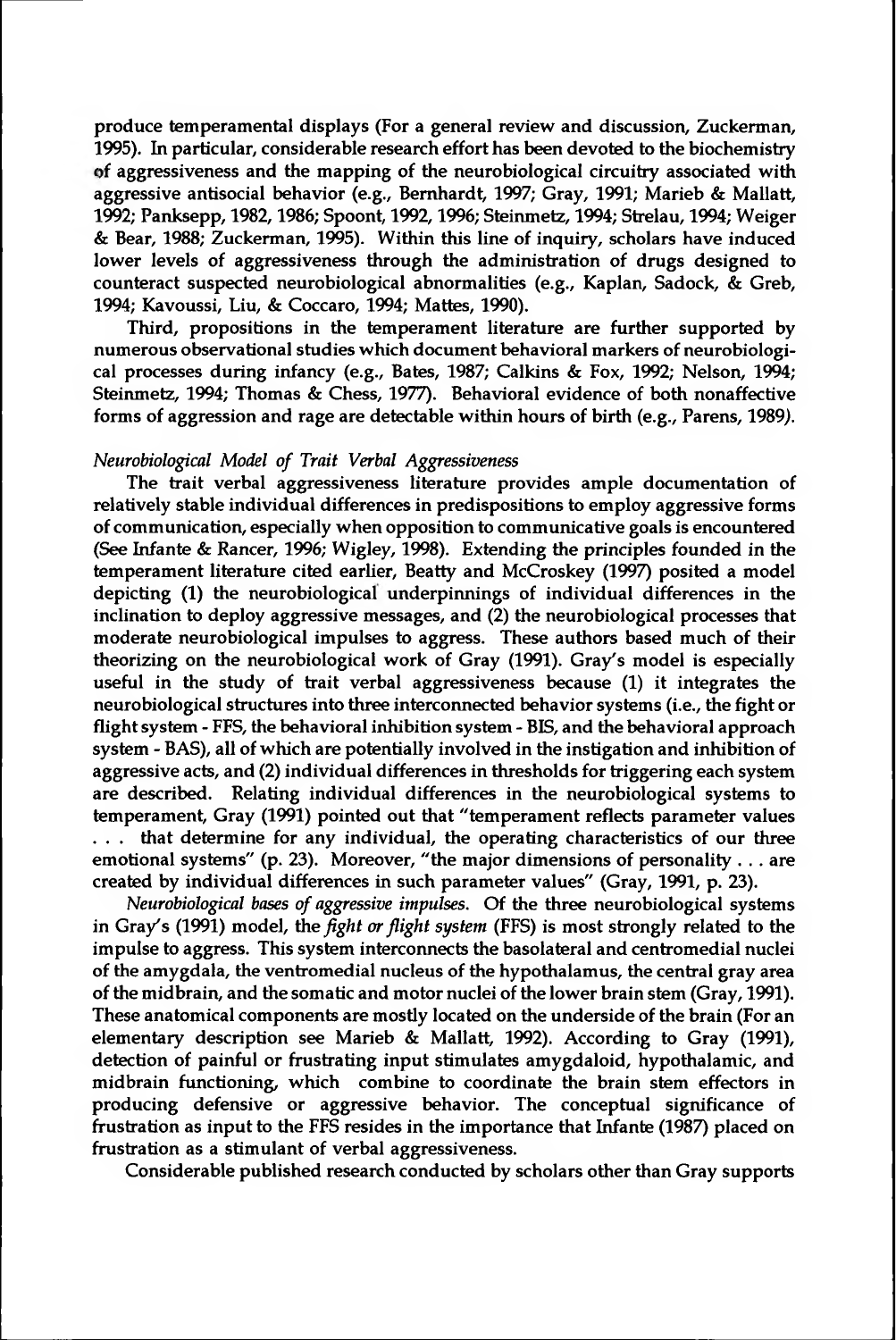the central roles of the hypothalamus (Adams & Victor, 1993; Bernhardt, 1997; Marieb & Mallatt, 1992; Panksepp, 1982,1986), the amygdala (Bernhardt, 1997; Spoont, 1996) and the midbrain (Spoont, 1992) in aggressive behavior. For example, both lesions of the ventromedial hypothalamus (Panksepp, 1982) and opiate projections from the amygdala to it (Panksepp, 1986) inhibit aggressiveness and stimulate prosocial behavior such as friendliness, bonding, and comforting behavior. Gray (1991) contended that individual differences in FFS reactivity account for differences in aggressiveness as well as other temperament traits such as psychoticism (Eysenck & Eysenck, 1985). Following Gray's lead, Beatty and McCroskey (1997) propose that individual differences in FFS reactivity account for the impulse to respond aggressively to frustration experienced during interaction. According to Gray (1991), however, aggressive impulses resulting from FFS stimulation are not sufficient to produce particular actions. Rather, the ways in which FFS activity finds expression are moderated by a second neurobiological system, the *behavioral inhibition system* (BIS).

*Neurobiological bases of inhibition.* Gray (1991) describes the BIS as a set of holistically functioning neurobiological circuits linking the hippocampus, the subiculum, and the septum with the limbic system. Novel stimuli and input implicating potential punishment or cessation of reward activate the BIS. When activated, the BIS produces increased arousal due to its connection with the limbic system, increased attentional focus on threatening stimuli and behavior is halted. Anxiety prone individuals typically possess low thresholds for BIS activation (For an extensive review of research connecting the BIS reactivity to anxiety, see Beatty, McCroskey, & Heisel, 1998).

In general, anxiety produced by BIS activation inhibits behavioral expressions of aggressive impulses (Gray, 1991). Several personality theorists point out that without BIS interference, FFS stimulation expresses itself in the form of extremely assaultive responses (Gray, 1991; Lykken, 1995; Zuckerman, 1995). Analyses of blood samples, for example, reveal biochemical patterns indicative of weak BIS potential for both psychopaths (Arnett, Howland, Smith, & Newmann, 1993) and compulsive repeat offenders (Zuckerman, 1995). Also consistent with the inhibitory effects of BIS activity, some studies indicate that the administration of anti-anxiety drugs results in increased aggressiveness in patients diagnosed with borderline personality disorders (e.g., Cowdry & Gardner, 1988; Soloff, George, Nathan, Schulz, & Peril, 1986).

Because verbal aggressiveness represents a weaker expression of FFS activation compared to physical violence, Beatty and McCroskey (1997) speculated that some predisposition toward BIS interference among persons high in trait verbal aggressiveness was required to prevent immediate, physical attack in response to FFS arousal. There exists empirical evidence that is consistent with this conjecture. Indeed, although scholars have noted that (1) verbal hostility can escalate into violence (e.g., deTurck, 1987; Infante, 1987; Infante & Rancer, 1996; Roloff, 1996) and (2) predispositions toward verbal hostility and physical aggression are moderately correlated (e.g., Lish, Kavoussi, & Caccaro, 1996), research also indicates that extremely assaultive persons actually score *lower* on a measure of verbal aggressiveness than do moderately assaultive and nonviolent persons (see Geen, 1990), indicating some degree of inhibition for those inclined toward verbal aggression. Consistent with the inhibition notion, Infante and Wigley (1986) reported a *positive,* albeit small, correlation between communication apprehension and trait verbal aggressiveness scores. Following the lead of personality theorists, Beatty and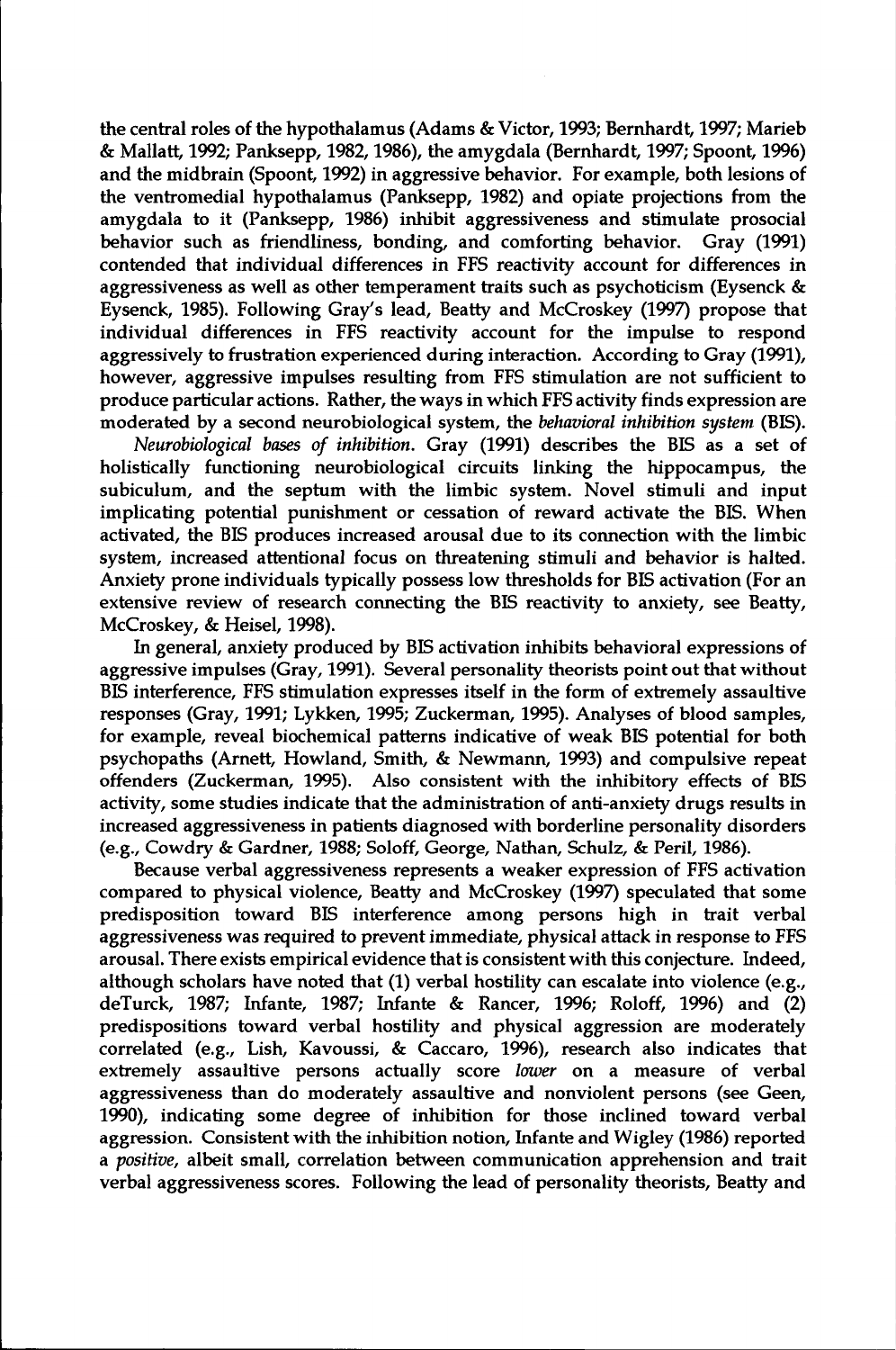McCroskey (1997) proposed that individual levels of trait verbal aggressiveness depended on the relative strength or thresholds for BIS and FFS activation.

*Neurobiological bases for proactive verbal aggressiveness.* A conceptual distinction between reactive (or affective) and proactive (or instrumental) aggressiveness has been acknowledged in the aggression literature (Dodge & Coie, 1987). *Reactive* aggression consists of hostile, defensive counterattacks to the actions of others. The proposed formulation involving the relative reactivity of FFS and BIS addresses the neurobiology of reactive aggressiveness. *Proactive* aggressiveness, on the other hand, consists of unprovoked hostile action which is initiated for the purpose of facilitating goal achievement through interpersonal dominance. Beatty and McCroskey (1997) posit Gray's (1991) *behavioral approach system* (BAS), which is activated by potential rewards and energizes goal directed behavior into irritable aggression when efforts are blocked, as a moderator of FFS activity in the formation of proactive aggressiveness.

Anatomically, the BAS consists of the basal nuclei, the neocortical regions that connect to it, the dopaminergic fibers that originate in the midbrain, and the thalamic nuclei (Gray, 1991). As with the FFS and BIS, reactivity in the BAS varies across individuals and these individual differences are instrumental in defining personality types. For example, low thresholds for BAS activation are common to extraverts (Gray, 1991). Although Infante and Wigley's (1986) measure of verbal aggressiveness is dominated by reactive-type items (respondents are requested to indicate frequency of verbal aggression in reaction to the other's behavior), studies show an overlap in the inclinations to act in reactive and proactive ways (Dodge & Coie, 1987). If trait verbal aggressiveness as conceptualized and measured on the VAS includes predispositions toward proactive aggressiveness, BAS reactivity would be expected in the neurobiological profile of persons high in the trait.

#### *Development of Hypotheses*

*Personality measures as indicators of neurobiological reactivity.* As mentioned, Gray (1991) noted that individual differences in the reactivity of the FFS, BIS, and BAS underlie "the major dimensions of personality" (p. 23). Gray's reference was made in the context of recent factor analytic work by personality theorists, supported by biological studies, which has reduced the basic dimensions of personality to between three and five (Zuckerman, 1995). In particular, Gray (1991) maintained that FFS, BIS, and BAS reactivity were represented by Eysenck's (Eysenck & Eysenck, 1985) psychoticism, neuroticism, and extraversion personality dimensions, which are known as the "Big Three" in personality theory (Zuckerman, 1995).

According to Eysenck, extraversion refers to an outward orientation toward life, focused on activities outside oneself, whereas introversion refers to a tendency toward internal functions such as introspection. Neuroticism refers to emotional instability, most often manifest as general anxiousness. Eysenck used the term psychoticism to refer to a lack of self-control, most frequently manifest in anger outbursts.

The proposition that psychoticism, neuroticism, and extraversion represent psychological manifestations of Gray's three neurobiological systems is supported by an impressive body of research consisting of (1) studies of identical twins showing that these three personality dimensions are among the more heritable traits (see Eysenck, 1986; Eysenck & Eysenck, 1985; Eysenck, 1991), and (2) numerous biologicallyoriented studies demonstrating that individual differences in the neurobiological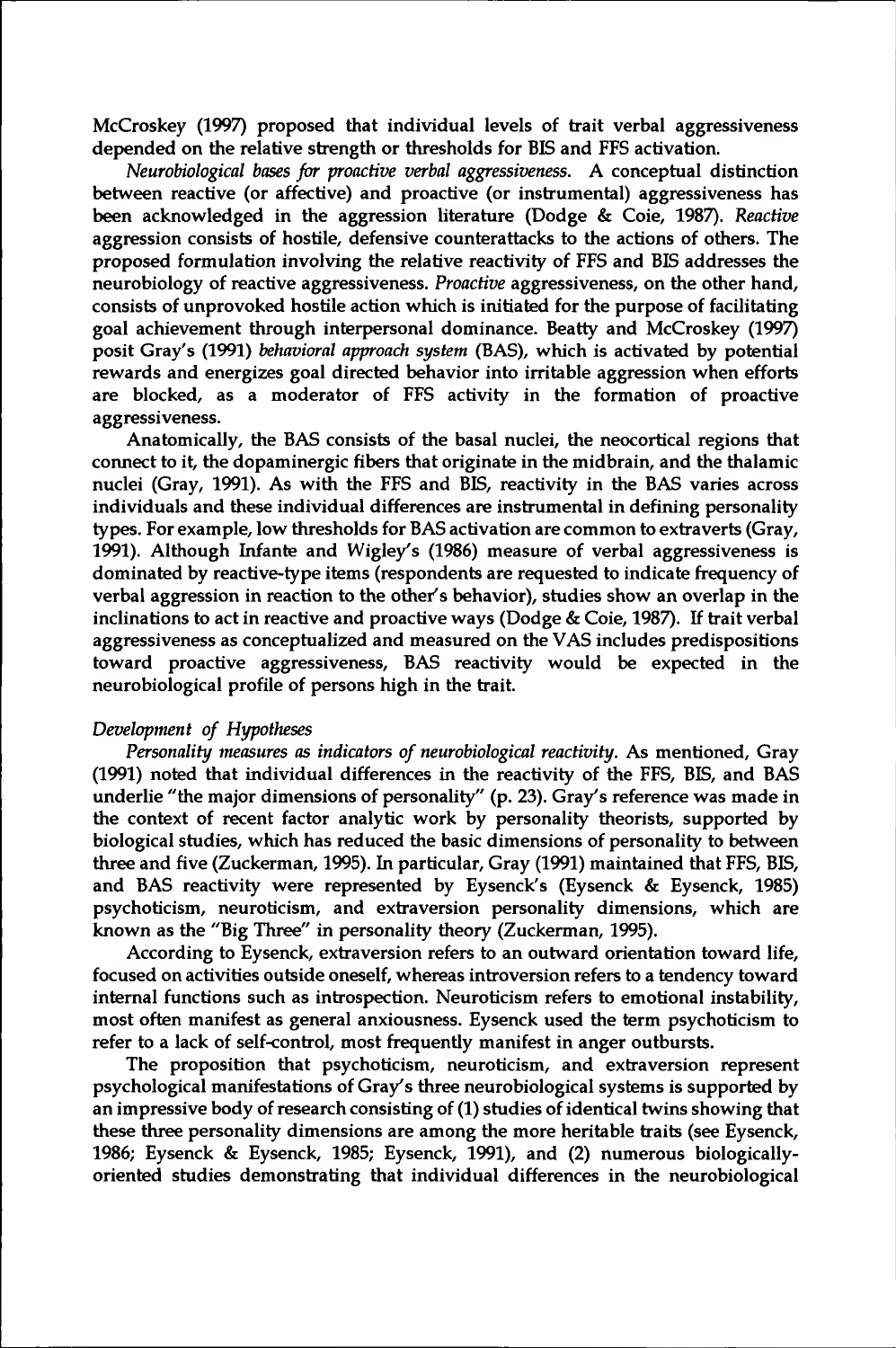functioning are consistent with the neurobiological circuitry proposed by Gray (For extensive reviews, see Eysenck, 1991; Eysenck & Eysenck, 1985; Fowles, 1980; Gray, 1991; Nelson, 1994; Rothbart, Derryberry, & Posner, 1994; Steinmetz, 1994; Stelmack, 1990; Strelau, 1983; Zuckerman, 1995).

Eysenck (1986, p. 14) integrated and summarized the interpersonal relevance of the research suggesting that psychoticism (P), extraversion (E), and neuroticism (N) "embody the three ways in which individuals can interact: hostility and aggression  $(P)$ , cooperativeness and sociability (E), and fearful avoidance (N)." Furthermore, Eysenck and Eysenck (1985) reviewed research which indicated that secondary traits (e.g., shyness) represent blends of E, N, and P. Working from this perspective, Beatty, McCroskey, and Heisel (1998) employed measures of neuroticism and extraversion as psychological manifestations of BIS and BAS reactivity to predict communication apprehension scores. A similar strategy was followed in the present study.

*Research hypotheses.* Based on the reasoning that FFS reactivity underlies trait verbal aggressiveness and that psychoticism represents a psychological manifestation of individual differences in FFS reactivity, the following hypothesis was advanced:

Hl: There will be a positive and significant correlation between trait verbal aggressiveness scores and psychoticism scores.

Because, according to Beatty and McCroskey (1997) BIS reactivity moderates the effects of FFS activity on behavior, the following hypothesis was posited:

H2: The interaction of neuroticism and psychoticism will account for a significant portion of the variance in trait verbal aggressiveness scores.

Furthermore, Beatty and McCroskey (1997) argued that, to the extent trait verbal aggressiveness contains a proactive function, BAS reactivity should be positively associated with trait verbal aggressiveness for individuals high in FFS reactivity. Therefore, the following hypothesis was tested:

H3: The interaction of extraversion and psychoticism should account for a significant portion of variance in trait aggressiveness scores.

#### **METHOD**

#### *General Procedure*

Two hundred and ninety three undergraduates (males  $n = 115$ ; females  $n = 178$ ) enrolled in introductory communication courses at a mideastern university participated in the present study. Each participant responded to a set of materials consisting of Infante and Wigley's (1986) verbal aggressiveness scale (VAS), measures of extraversion, neuroticism, and psychoticism developed by Eysenck and his colleagues (Eysenck & Eysenck, 1985; Eysenck, Eysenck, & Barrett, 1985) and several distractor items. Participants were debriefed about the purpose of the study after the data were collected.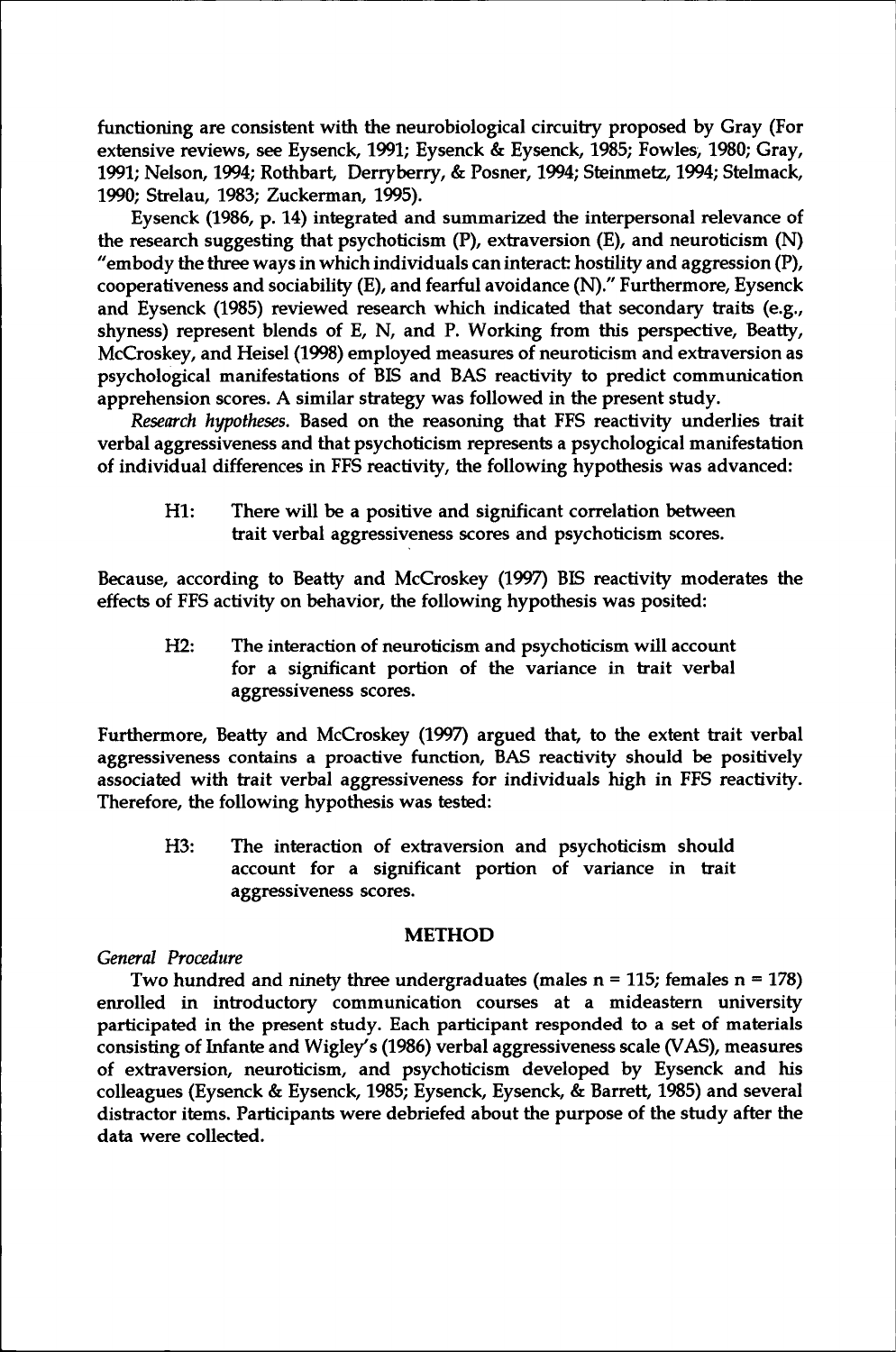#### *Measurement*

*Extraversion, neuroticism, and psychoticism.* The 10-item measures of *extraversion (M* = 37.89, *sd* = 6.03, alpha = .82) and *neuroticism (M = 27.52, sd = 7.26,* alpha = .81) developed and validated by Eysenck and his colleagues (Eysenck & Eysenck, 1985) were employed in the present study. *Psychoticism (M =* 25.95, *sd* = 6.79, alpha = .76) was measured using the revised 12-item instrument developed and validated by Eysenck, Eysenck, and Barrett, (1985). All three instruments featured a Likert-type response format identical to that used in the VAS. The small correlations among these three measures observed in the present study were consistent with Eysenck's (Eysenck & Eysenck, 1985) claim that E, N, and P are relatively uncorrelated (E  $\times$  N = -.11, n.s.; P  $x N = .09$ , n.s.;  $E x P = -.17$ ,  $p < .05$ ).<sup>2</sup>

*Trait verbal aggressiveness.* The predisposition to deploy aggressive messages was measured using Infante and Wigley's (1986) twenty item Verbal Aggressiveness Scale (VAS). Previous research has documented the validity and reliability of the VAS as a measure of trait verbal aggressiveness (see Infante, 1987; Infante & Rancer, 1996; Wigley, 1998). In the present study, the mean for this scale was 50.20, the standard deviation was 10.99, and the alpha reliability coefficient was .82.

#### **RESULTS**

#### *Psychoticism and Trait Verbal Aggressiveness*

A significant Pearson product-moment correlation between psychoticism scores and VAS scores supported hypothesis 1 ( $r = .50$ ,  $p < .05$ ). As predicted, psychoticism is positively associated with trait verbal aggressiveness.<sup>3</sup>

#### *Neuroticism-Psychoticism Interaction*

A multiple regression model employing neuroticism scores, psychoticism scores, and a multiplicative interaction term  $(N \times P)$  accounted for 27.04 percent of the variance in trait verbal aggressiveness scores  $(R^2 = .27, F = 35.64, df = 3/290, p < .05)$ . Neither neuroticism  $(b = -.29, t = -1.65, n.s.)$  nor psychoticism  $(b = .10, t < 1, n.s.)$ contributed significantly to the prediction. As predicted, however, the multiplicative interaction term entered last was significant  $(b = .58, t = 2.29, p < .05)$ .

In order to explore the nature of the interaction, (1) trait verbal aggressiveness scores were regressed on neuroticism scores separately for high and low psychoticism participants, and (2) the point of intersection for the two regression lines was calculated (Kerlinger & Pedhuzar, 1973). The resulting regression lines for participants scoring at least one standard deviation above the mean  $(n = 61)$  on psychoticism (intercept = 50.11, slope = .27) and those scoring at least one standard deviation below the mean ( $n = 64$ ) on psychoticism (intercept = 44.25, slope = -.07) intersected outside the range of interest for neuroticism (point of intersection  $= -34.25$ ), indicating an ordinal interaction between neuroticism and psychoticism. The positive association of neuroticism with trait verbal aggressiveness for persons high in psychoticism is consistent with Beatty and McCroskey's (1997) theorizing.

#### *Extraversion-Psychoticism Interaction*

A multiple regression equation using extraversion, psychoticism, and a multiplicative interaction term  $(E \times P)$  accounted for 28.09 percent of the variance in trait verbal aggressiveness scores  $(R^2 = .28, F = 37.89, df = 3/290, p < .05)$  with extraversion  $(b = .68, t = 3.71, p < .05)$ , psychoticism  $(b = 1.52, t = 5.41, p < .05)$  and the interaction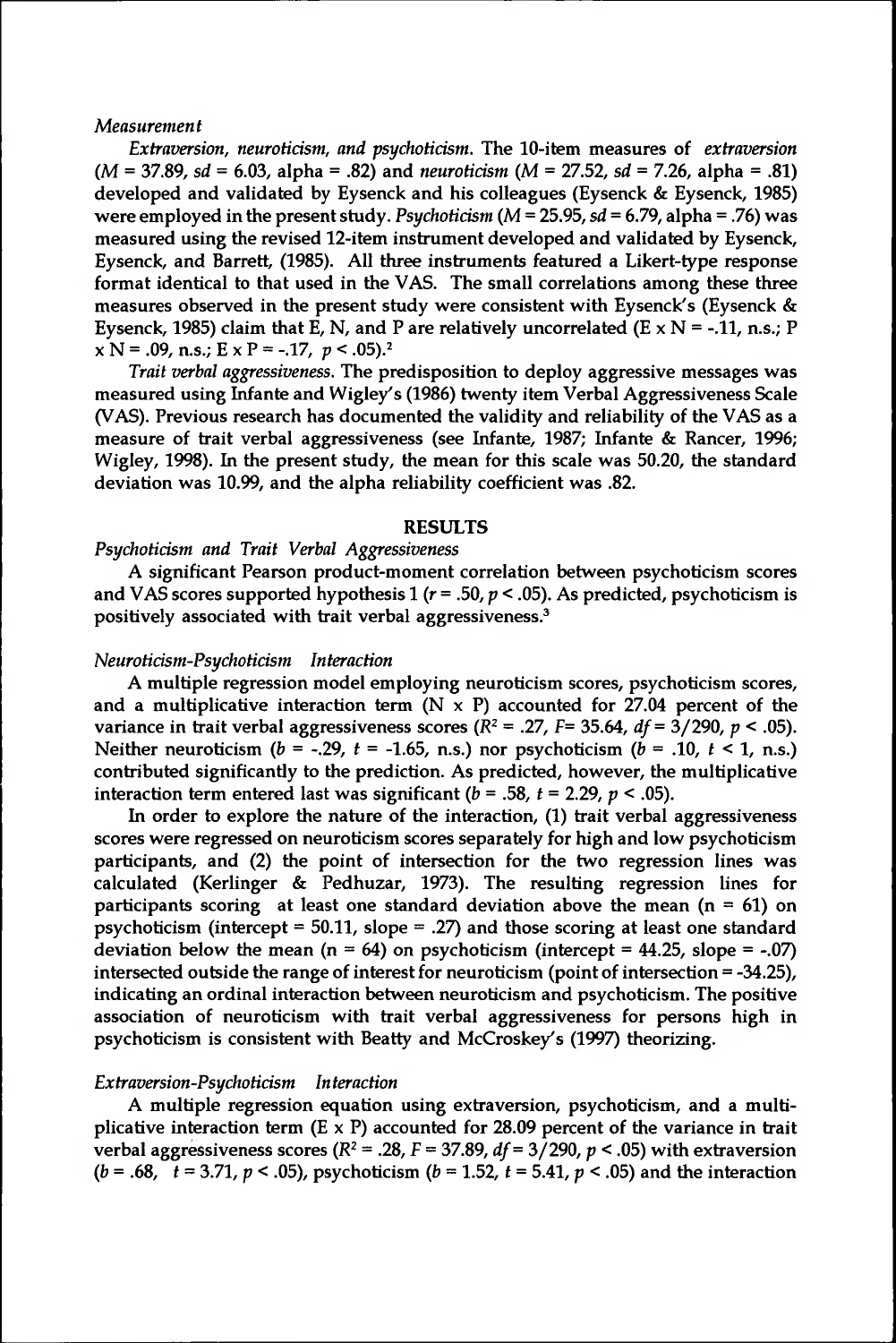term  $(b = -1.12, t = -3.67, p < .05)$  all contributing to the equation. Inspection of the separate regression lines for participants scoring at least one standard deviation above the mean on psychoticism (intercept = 79.67, slope = -.61) and those scoring at least one standard deviation below the mean (intercept =  $27.34$ , slope = .39) revealed that the point of intersection (intersection = 52.33) was slightly beyond the maximum score for extraversion (i.e., 50), indicating an ordinal interaction. However, as the regression parameters demonstrate, higher levels of extraversion were associated with *lower* levels of trait verbal aggressiveness for participants high in psychoticism. Higher extraversion scores were associated with higher trait verbal aggressiveness only for those low in psychoticism. While statistically significant, this pattern of results contradicts assumptions regarding an instrumental or proactive function.

#### *Full Equation*

A regression equation using the variables that were significant predictors in the preceding analyses, accounted for 30.25 percent of the variance in trait verbal aggressiveness scores ( $R^2$  = .30,  $F$  = 31.65,  $df$  = 4/289,  $p$  < .05) with extraversion ( $b$  = .76,  $t = 4.16$ ), psychoticism ( $b = 1.47$ ,  $t = 5.31$ ), the extraversion x psychoticism interaction term  $(b = -1.24, t = -4.11)$  and the neuroticism x psychoticism interaction term  $(b = .22,$  $f = 3.10$ ) all contributing significantly to the equation  $(p < .05)$ .

#### **DISCUSSION**

The results of the present study have important theoretical implications for the study of verbal aggressiveness. In light of previous research indicating that psychoticism represents a psychological manifestation of FFS reactivity, the positive correlation between psychoticism and VAS scores provides empirical support for Beatty and McCroskey's (1997) theorizing about the relationship between psychoticism and trait verbal aggressiveness. Importantly, the magnitude of the correlation coefficient  $(r = .50)$  meets the criterion for a "large" effect under Cohen's (1988) rubric, and further underscores the potential predictive power of the model when corrected for attenuation ( $r = .63$ ). In addition, the results of regression analysis revealed evidence that the effects of psychoticism were moderated by neuroticism, which has been strongly linked to BIS sensitivity. Examination of the ordinal interaction between neuroticism and psychoticism confirmed a positive association between neuroticism and VAS scores for respondents who were high in psychoticism. This finding is consistent with Beatty and McCroskey's (1997) contention that trait verbal aggressiveness requires a balance between BIS and FFS activity.

The findings for extraversion run counter to expectations regarding a proactive or instrumental function of trait verbal aggressiveness. Inspection of the interaction showed a negative association between extraversion and trait verbal aggressiveness for respondents who were high in psychoticism. Respondents who were low in psychoticism tended to be less passive toward the extraversion end of the continuum. Because previous research connects BAS reactivity with extraversion, the pattern of results for extraversion contradicts the hypothesis that trait verbal aggressiveness involves proactivity. Indeed, the results of the present study suggest that persons high in trait verbal aggressiveness are more likely psychotic introverts than psychotic extraverts.

Although persons who are notgenerally aggressive may employ forceful messages to gain rhetorical advantages, the findings for extraversion, in conjunction with the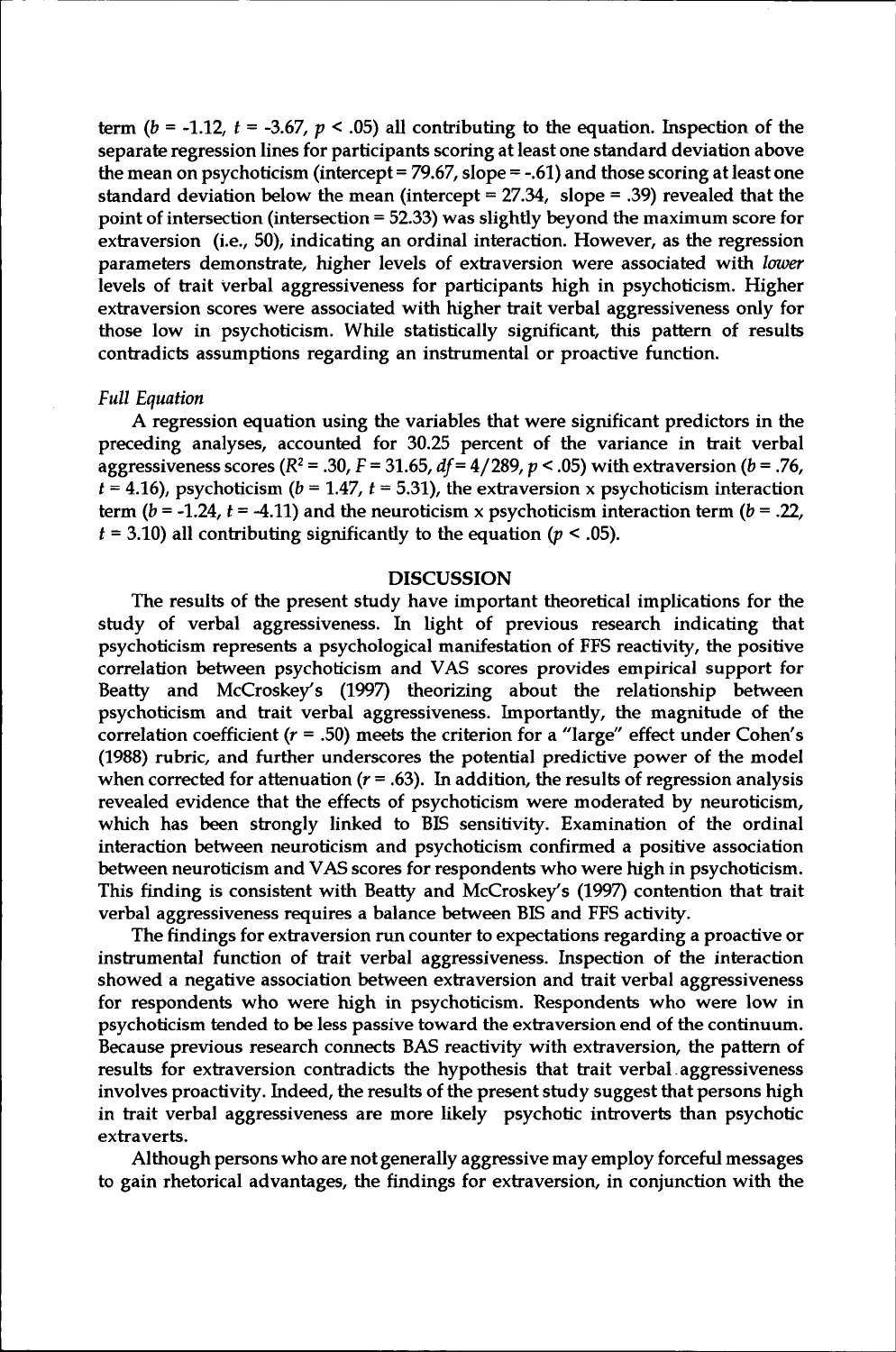results for neuroticism, point toward a purely reactive trait This conclusion, however, is inextricably linked to the content of the VAS. In order to minimize social desirability response bias, Infante and Wigley (1986) crafted the items to allow respondents to justify aggressive behavior, by qualifying the targets' behavior as "unreasonable" or "stupid." As a consequence, the VAS does not contain items that uniquely tap potential proactive forms of verbal aggressiveness (e.g., initiate an encounter with strategically planned aggressiveness for the purpose of intimidating another). Future research should examine the relationship between items measuring proactive forms of aggressiveness and the VAS. At the same time, these results for extraversion are consistent with Infante's proposition that verbal aggressiveness involves deficiencies in argumentation skills (see Infante, 1987). Certainly, Eysenck and Eysenck (1985) noted that introverts lack social experience and a number of social skills, including assertiveness. Verbal aggressiveness, therefore, may be the only viable means of expressing hostility arising from FFS reactions for those low in argumentation skills. The neurobiological foundation of extraversion-introversion, however, greatly complicates remedial proposals based on skills training. For instance, in a recent study, Rancer, Whitecap, Kosberg, and Avtgis (1997) were unable to reduce levels of trait verbal aggressiveness even after training in argumentativeness.

The potential predictive power of Beatty and McCroskey's (1997) model was further underscored by the regression model employing extraversion, psychoticism, the extraversion  $x$  psychoticism and the neuroticism  $x$  psychoticism interaction terms which accounted for approximately 30 percent of the variance in VAS scores. Like the correlation between psychoticism and VAS scores, the magnitude of the effect is considered "large" (Cohen, 1988). Furthermore, a multiple regression equation based on disattenuated correlation coefficients among those variables accounted for approximately 46 percent of the variance in VAS scores  $(R^2 = .46)$ .

Although the variance explained by the model tested in the present study was substantial compared to effects usually reported in the social sciences (Cohen, 1988), the source of a little over one half of the variance in trait verbal aggressiveness remains undocumented. Eysenck and Eysenck (1985) point out that effect sizes must always be interpreted within the psychometric limitations of the measures employed. Although reporting both attenuated and disattenuated correlations has become more common in recentyears, Eysenck and Eysenck (1985) remind us that correlations are also bound by the validity of the measures. While the personality measures used in the present study were strongly linked to the neurobiological functioning posited by Gray (1991), they are not perfect estimates of psychoticism, neuroticism, and extraversion, and, they are obviously not perfectly isomorphic with FFS, BIS, and BAS reactivity.

Strictly speaking, we did not employ Eysenck's measures as direct measures of neurobiological functioning. Rather, we hypothesized relationships between verbal aggressiveness and personality dimensions based on the psychobiological literature which indicated common activation thresholds for the neurobiological systems underlying trait verbal aggressiveness and extraversion, neuroticism, and psychoticism. Clearly, further investigation of these personality measures as indices of BAS, BIS, and FFS sensitivity is warranted, especially within the context of social interaction. Because the hypothalamus is central to aggressive action, studies focussing on the relationships between the measures employed in this study and hypothalamus functioning are particularly relevant to trait verbal aggressiveness. Certainly, evidence of differential hypothalamus functioning attributable to trait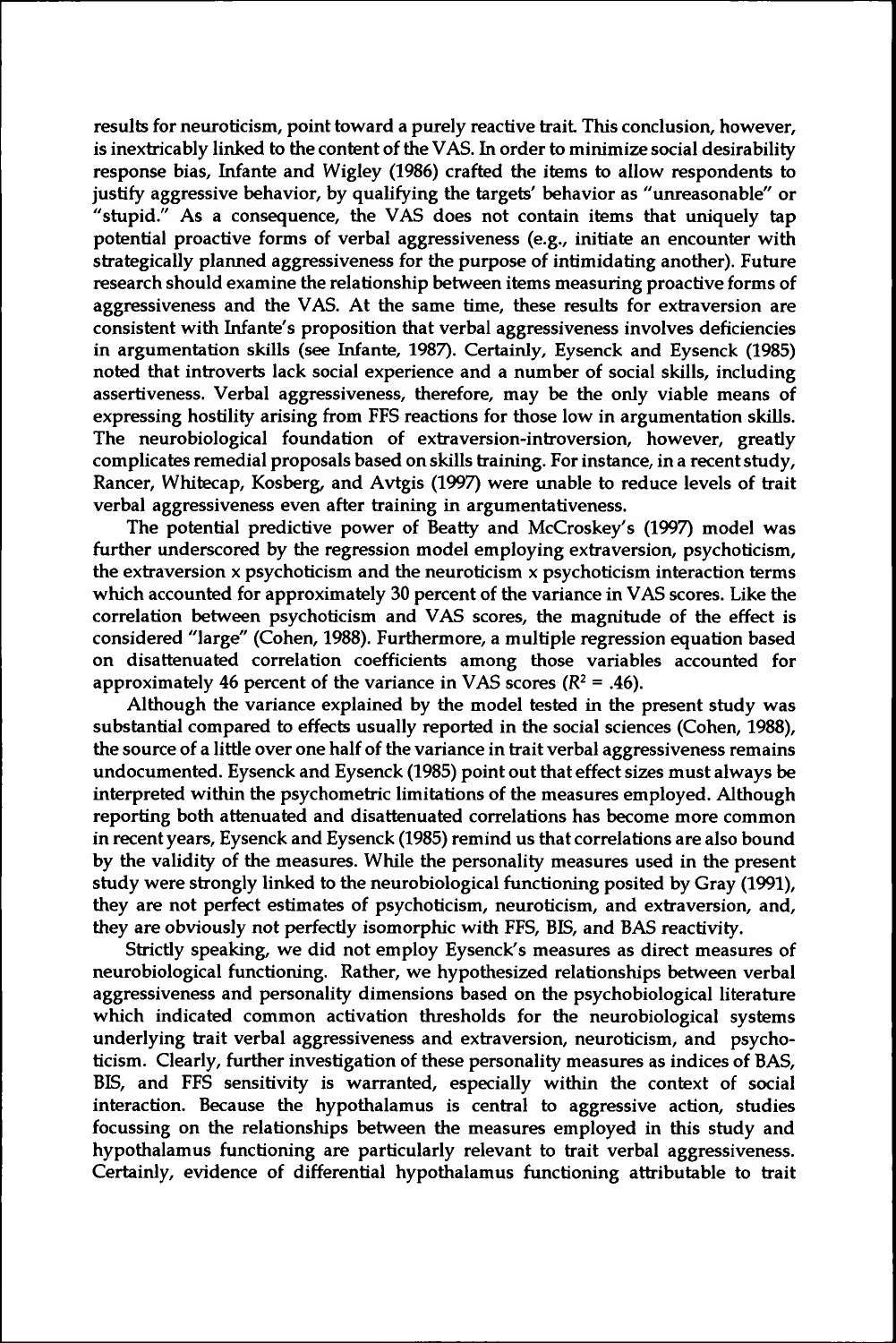verbal aggressiveness level during interaction would provide substantial support for Beatty and McCroskey's model.

A similar consideration applies to the validity of the VAS. For example, the largest validity estimate of the VAS obtained by Infante and Wigley (1986) was .69. Compared to most validity coefficients obtained in the behavioral sciences, the validity of the VAS would be considered excellent (Cronbach, 1970). As with all research findings, much of the variance unexplained in the present study is due to measurement error. While we were able to estimate effect sizes by removing error due to imperfect reliabilities, we did not provide quantitative estimates of the potential impact of imperfect validity. It may be that psychometric refinement of the measures used in the present study would produce effect sizes meeting more traditional criteria for high correlations (e.g., *r* > .70, Guilford, 1956).

The effect sizes reported in the present study underscore the potential predictive power of temperament-based or psychobiological models, which minimize the role of situational or environmental variables. Indeed scholars have increasingly moved toward genetic-based theories and away from environmentally based accounts of human behavior as the results of studies involving monozygotic and dizygotic twins, biochemical signatures of inherited neurobiological structures, and drug protocols accumulate. Over ten years ago, Eysenck (1986) commented that "the evidence from different investigators in the genetics of personality is quite clear-cut; genetic factors are more important than environmental factors" (p. 16). In addition to being weaker than genetic causes, the impact of environment is quite small. For example, scholars have noted trivial differences in correlations between twins' scores on trait measures, including aggressiveness, for twins reared together and those raised apart (e.g., Bouchard, 1993; Lykken, 1995; Zuckerman, 1994). In fact, the correlations are so similar that estimates of heritability can be accurately calculated on the basis of correlations from monozygotic and dizygotic twins who are raised together (Lykken, 1995).

Recent research shows that many of the effects previously attributed to environmental factors have genetic origins. Beatty and McCroskey (1997) note that the magnitude of associations between parents' behavior, for example, and children's personality and behavior have been on the small side. Furthermore, these authors suggest that the observed effects may be even smaller when genetic influences are removed. In their review of the parenting literature, Lish et al. (1996) reach a similar conclusion, pointing out that the small association found for parenting and children's aggression "may be merely an artifact of the genetic relationship between parenting and offspring" (p. 37). In addition to the evidence from twin studies, research correlating young adults' verbal aggressiveness scores with those of their parents lends support to the small effect of environment. Martin and Andersen (1997) reported correlations ranging from .03 to .32 between VAS (10-item version) scores for young adults and their parents. Consistent with the general aggressiveness research, the magnitude of the correlations is not indicative of powerful environmental effects.

In addition, genetic sources of personality variables contribute to the psychologically relevant dimensions of situations. For instance, studies show that persons respond to their subjective interpretations of events and that these interpretations are significantly moderated by genetic sources of personality, especially associated with extraversion and neuroticism (e.g., Phillips & Matheny, 1997; Saudino, Pedersen, Lichtenstein, McClearn, & Plomin, 1997; Saudino & Plomin,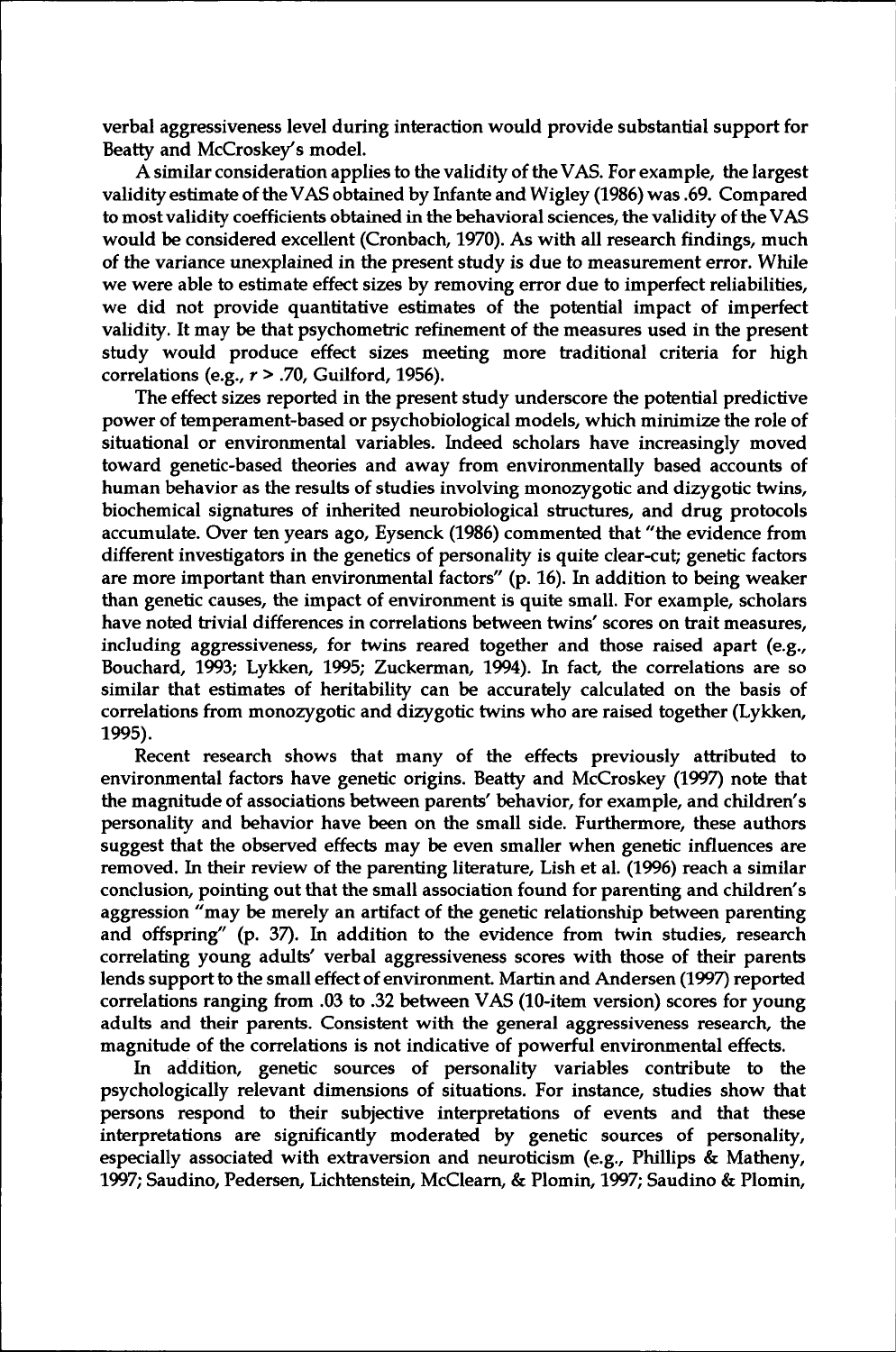1997). According to this line of research, personality contributes to life experience in at least four ways: (1) individuals seek experiences that are compatible with their personalities, (2) experiences are engendered by others' attributions aboutindividuals, (3) interpretations of situations are driven by personality orientations, and (4) personality-driven responses contribute to the dynamics of the situations (Phillips & Matheny, 1997). A wealth of research supports the idea that the neurobiologies of selective attention, perception, and recall processes function in a manner compatible with the neurobiology of personality (e.g., Derryberry & Rothbart, 1988; Nelson, 1994; Posner, 1990). Accordingly, determinants of aggressive behavior which appear to represent situational factors are largely moderated by genetic sources. Although environmental effects cannot be completely ruled out, these findings (especially when viewed within the context of the psychobiological research literature) argue for a conceptualization in which genetically inherited neurobiological structures are the centerpieces of the construct

#### **NOTES**

- 'Although numerous scholars have included biological factors in their conceptualizations of social interaction (A representative if not comprehensive review of this work can be gleaned fromthe following works: Beatty & Dobos, 1997; Cappella, 1991; Horvath, 1998), Beatty and McCroskey's (1998) proposal differs considerably in breadth and substance. Beatty and McCroskey's framework is more closely related to "psychobiology" than "sociobiology." First, Beatty and McCroskey interpret the temperament work of the past decade as supporting a trait-oriented model of social interaction. Furthermore, they cite literature to support the view that at least 80% of communication processes are genetically inherited, referring to situational and environmental variables as "trivial" influences. Unlike most other communication scholars interested in biological influences (c.f., Horvath, 1998), Beatty and McCroskey rely heavily on studies of identical and fraternal twins. While a great deal of excellent scholarship by researchers interested in the biological features of human interaction processes has indeed accumulated, the literature reviewed in the present study was limited to the volumous recent work that is directly relevant to Beatty and McCroskey's theory of trait verbal aggressiveness.
- <sup>2</sup>Readers concerned about contributions to the explained variance in VAS scores due to possible common method variance should note the small correlations among predictors reported in the method section. Common method effects should be observable across an entire correlation matrix calculated on data collected via common methods (e.g., self-report), not merely for theoretically expected relationships. Although common method variance should be examined as a routine procedure, not all data collected through common methods are confounded. In the present study, the low correlations among extraversion, neuroticism, and psychoticism suggest that while all three are self-report measures, participants differentiated among the items measuring each construct. Certainly, one of the attractive features of Eysenck's measures is their consistent orthogonal structure. Readers should note that Eysenck refined these measures over a four decade period. While many measures utilized in communication research are comparatively underdeveloped, Eysenck's measures provided a well-established set of instruments.
- <sup>3</sup> The bivariate correlations for VAS and the other two predictors were VAS x E = -.05 and VAS x  $N = 0.13$ . Comparisons of the means and standard deviations obtained in the present study for E, N, and P to those obtained by Eysenck are complicated by differences in response formats. Eysenck employed a two-foil "Yes-No" format whereas we sought to increase scale variability using a Likert-type format. However, estimates of the means and standard deviations based on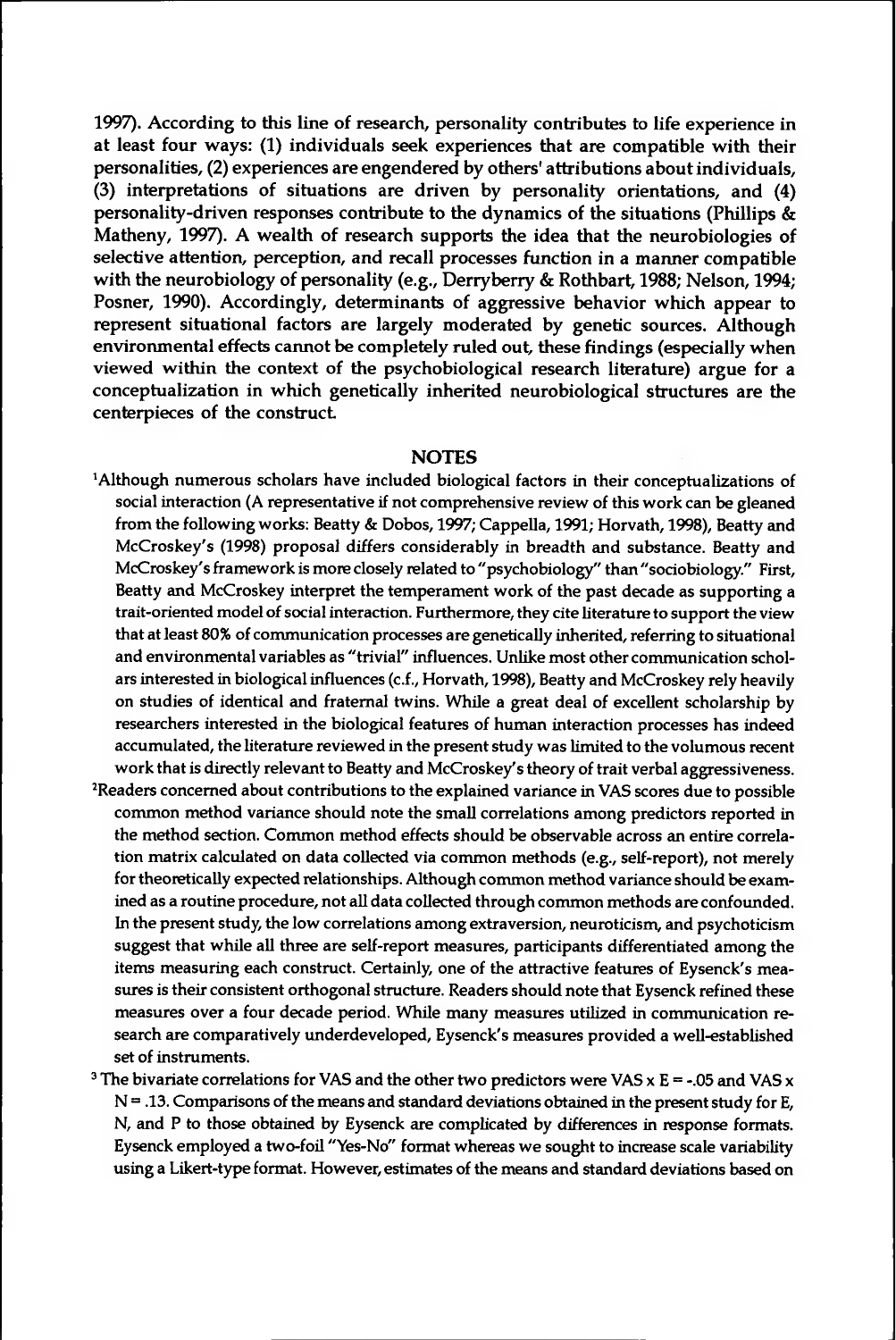a large sample  $(N=1,254)$  not participating in the present study are similar to those reported in the present study (i.e., E, *M* = 37.66, *sd <sup>=</sup> 5.37;* N, *M =* 26.42, *sd* = 7.38; P, *M* = 29.29, *sd* = 8.33).

#### **REFERENCES**

- Adams, R. D., & Victor, M. (1993). *Principles ofneurology* (5th ed.). New York: McGraw-Hill.
- Arnett, P. A., Howland, E. W., Smith, S. S., & Newman, J. P. (1993). Automatic responsivity during passive avoidance in incarcerated psychopaths. *Personality and Individual Differences, 14,* 173-184.
- Bates, J. E. (1987). Temperament in infancy. In J. D. Osofsky (Ed.), *Handbook ofinfant development* (2nd ed., pp. 1101-1149). New York: Wiley.
- Bates, J. E. (1989). Concepts and measures of temperament. In G. A. Kohnstamm, J. E. Bates, & M. K. Rothbart (Eds.), *Temperament in childhood* (pp. 3-26). New York: Wiley.
- Beatty, M. J., & Dobos, J. A. (1997). Physiological assessment. In J. A. Daly, J. C. McCroskey, J. Ayres, T. Hopf, & D. M. Ayres (Eds.). *Avoiding communication: Shyness, reticence, and communication apprehension* (pp. 217-230). Cresskill, NJ: Hampton Press.
- Beatty, M. J., & McCroskey, J. C. (1997). It's in our nature: Verbal aggressiveness as temperamental expression. *Communication Quarterly, 45,* 446-460.
- Beatty, M. J., & McCroskey, J. C. (1998). Interpersonal communication as temperamental expression: A communibiological paradigm. In J. C. McCroskey, J. A. Daly, M. M. Martin, & M. J. Beatty (Eds.), *Communication and personality: Traitperspectives,* (pp.41-68). Cresskill, NJ: Hampton.
- Beatty, M. J., McCroskey, J. C., & Heisel, A. D. (1998). Communication apprehension as temperamental expression: A communibiological paradigm. *Communication Monographs,* 65,197-219.
- Bernhardt, P. C. (1997). Influences of seratonin and testosterone in aggression and dominance: Convergence with social psychology. *Current Directions in Psychological Science, 6,* 44-48.
- Bouchard, T. J. (1993). Genetic and environmental influence on adult personality: Evaluating the evidence. In J. Hettema & I. J. Deary (Eds.), *Foundations of personality* (pp. 15-44). Norwell, MA: Kluwer Academic.
- Calkins, S. D., & Fox, N. A. (1992). The relation among infant temperament, attachment, and behavioral inhibition at 24 months. *Child Development, 63,*1456-1472.
- Cappella, J. N. (1991). The biological origins of automated patterns of human interaction. *Communication Theory, 1,* 4-35.
- Cates, D. S., Houston, B. K., Vavak, C. R., Crawfor, M. H., & Uttley, M. (1993). Heritability of hostility-related emotions, attitudes and behaviors. *Journal ofBehavioral Medicine, 16,* 237- 256.
- Coccaro, E. F., Bergeman, C. S., & McLearn, G. E. (1993). Heritability of irritable impulsiveness: A study of twins reared together and twins reared apart. *Psychiatry Research, 48, 229-242.*
- Cohen, J. (1988). *Statistical power analysisfor the behavioral sciences* (2nd ed.). Hillsdale, NJ: Lawrence Erlbaum.
- Cowdry, R. W., & Gardner, D. L. (1988). Pharmacotherapy of borderline personality disorder: Alprazolam, carbamazepine, trifluoperazine, and tranylcypromine. *Archives ofGeneral Psychiatry, 45,* 111-119.
- Cronbach, L. J. (1970). *Essentials ofpsychological testing* (3rd ed.). New York: Harper & Row.
- Derryberry, D., & Rothbart, M. K. (1988). Arousal, affect, and attention as components of temperament. *Journal ofPersonality and Social Psychology, 55,* 958-966.
- DeTurck, M. A. (1987). When communication fails: Physical aggression as a compliance-gaining strategy. *Communication Monographs, 54,*106-112.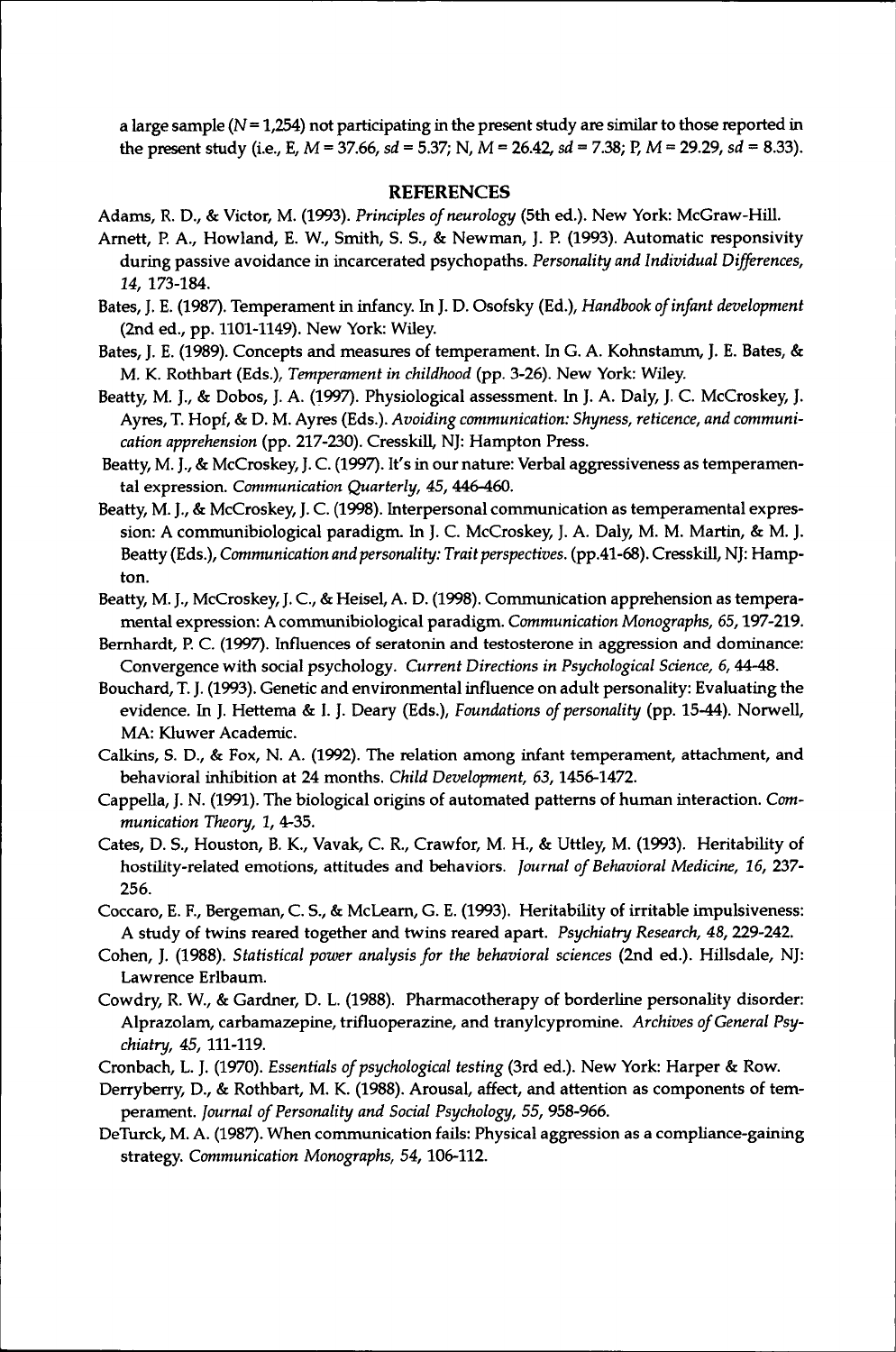- Dodge, K. A., & Coie, J. D. (1987). Social-information-processing factors in reactive and proactive aggression in children's peer groups. *Journal ofPersonality and Social Psychology, 53,*1146- 1158.
- Edelbrock, C., Render, R. D., Plomin, R., & Thompson, L. A. (1995). A twin study of competence and problem behavior in childhood and early adolescence. *Journal ofChild Psychology and Psychiatry and Allied Disciplines, 36, 775-785.*
- Eley, T. C. (1997). General genes: A new theme in developmental psychopathology. *Current Trends in Psychological Science, 6,* 90-95.
- Eysenck, H. J. (1986). Can personality study ever be scientific? *Journal of Social Behavior and Personality, 1,* 3-19.
- Eysenck, H. J. (1991). Biological dimensions of personality. In L. A. Pervin (Ed.), *Handbook of personality* (pp. 244-276). New York: Guilford Press.
- Eysenck, H. J., & Eysenck, M. W. (1985). *Personality and individual differences: A natural science approach.* New York: Plenum.
- Eysenck, S. B. G., Eysenck, H. J., & Barrett, P. (1985). A revised version of the psychoticism scale. *Personality and Individual Differences, 6,* 21-29.
- Fowles, D. C. (1980). The three arousal model: Implications of Gray's two-factor learning theory for heart rate, electrodermal activity, and psychopathy. *Psychophysiology, 17,* 87-104.
- Geen, R. G. (1990). *Human aggression.* Pacific Grove, CA: Brooks/Cole.
- Gray, J. A. (1991). The neuropsychology of temperament. In J. Strelau & A. Angleitner (Eds.), *Explorations in temperament* (pp. 105-128). New York: Plenum.
- Guilford, J. P. (1956). *Fundamental statistics in psychology and education.* New York: McGraw-Hill.
- Horvath, C. W. (1995). Biological origins of communicator style. *Communication Quarterly, 43,* 394-407.
- Horvath, C. W. (1998). Biological origins of communicator style. In J. C. McCroskey, J. A. Daly, M. M. Martin, & M. J. Beatty, *Communication and personality: Trait perspectives* (pp. 69-94). Cresskill, NJ: Hampton Press.
- Infante, D. A. (1987). Aggressiveness. In J. C. McCroskey & J. A. Daly (Eds.), *Personality and interpersonal communication* (pp. 157-194). Newbury Park, CA: Sage.
- Infante, D. A., Rancer, A. S. (1996). Argumentativeness and verbal aggressiveness: A review of recent theory and research. In B. R. Burleson & A. W. Kunkel (Eds.), *Communication yearbook, 19* (pp. 319-352). Thousand Oaks, CA: Sage.
- Infante, D. A., & Wigley, C. J., Ill (1986). Verbal aggressiveness: An interpersonal model and measure. *Communication Monographs, 53,* 61-69.
- Kaplan, H. I., Sudock, B. J., & Greb, J. A. (1994). *Synopsis ofpsychiatry* (7th ed.). Baltimore, MD: Williams and Wilkens.
- Kavoussi, R., Liu, J., & Coccaro, E. F. (1994). An open trial of sertraline in personality disorders patients with impulsive aggression. *Journal ofClinical Psychiatry, 55,*137-141.
- Lish, J. D., Kavoussi, R. J., & Coccaro, E. F. (1996). Aggressiveness. In C. G. Costello (Ed.), *Personality characteristics of the personality disordered* (pp. 24-28). New York: John Wiley and Sons.
- Lubin, A. (1961). The interpretation of significant interaction. *Educational and Psychological Measurement, 21,* 807-817.
- Lykken, D. T. (1957). A study of anxiety in the sociopathic personality. *Journal ofAbnormal and Social Psychology, 55,* 6-10.
- Lykken, D. T. (1995). *The antisocial personalities.* Hillsdale, NJ: Lawrence Erlbaum.
- Marieb, E. N., & Mallatt, J. (1992). *Human anatomy.* Redwood City, CA: Benjamin/Cummings.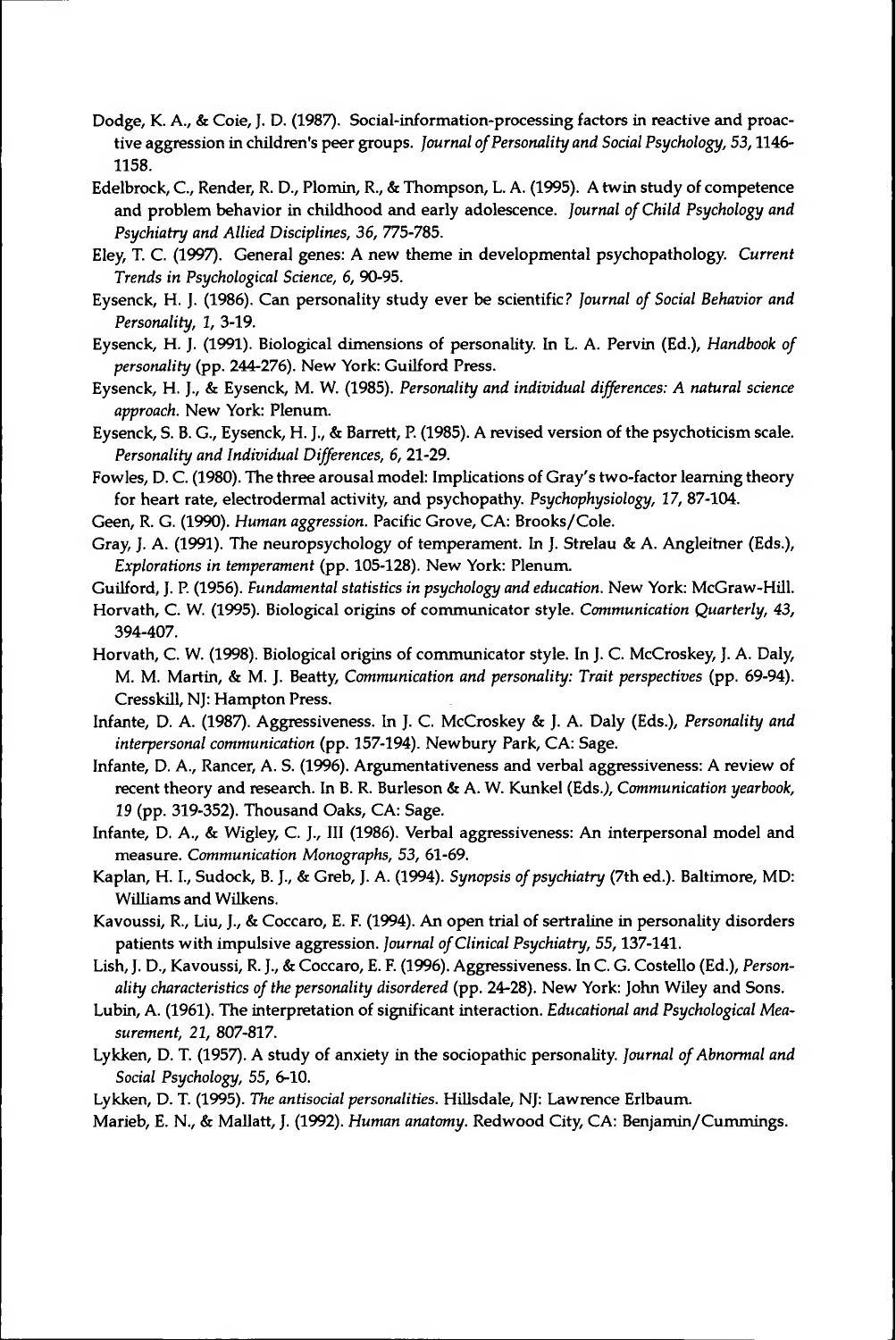- Martin, M. M., & Andersen, C. M. (1997). Aggressive communication traits: How similar are young adults and their parents in argumentativeness, assertiveness, and verbal aggressiveness? *Western Journal ofCommunication, 61,* 299-314.
- Mattes, J. A. (1990). Comparative effectiveness of carbamazepine and propranolol for rage outbursts. *Journal ofNeuropsychiatry and Clinical Neurosciences, 2,*159-164.
- Nelson, C. A. (1994). Neural basis of infant temperament. In J. E. Bates & T. D. Wachs (Eds.), *Temperament: Individual differences at the interface of biology and behavior* (pp. 47-82). Washington, DC: American Psychological Association.
- Panksepp, J. (1982). Toward a general psychobiology of emotions. *Behavioral and Brain Research, 5,* 407-467.
- Panksepp, J. (1986). The anatomy of emotions. In R. Plutchik & H. Kellerman (Eds.), *Emotion: Theory research and experience: Biologicalfoundations ofemotions* (Vol. 3, pp. 91-124). San Diego, CA: Academic Press.
- Parens, H. (1989). Toward an epigenesus of aggression in early childhood. In S. I. Greenspan & G. H. Pollock (Eds.). *The course of life: Early childhood* (Vol. 2, pp. 129-162). Madison, CT: International Universities Press.
- Phillips, K., & Matheny, A. P. (1997). Evidence for genetic influence on both cross-situation and situation-specific components of behavior. *Journal ofPersonality and Social Psychology, 73,*129- 138.
- Posner, M. I. (1990). Hierarchical distributed networks in the neuropsychology of selective attention. In A. Carramaza (Ed.), *Cognitive neuropsychology and neurolinguistics:Advances in models ofcognitive function and impairment* (pp. 187-210). New York: Plenum.
- Rancer,A. S., Whitecap,V. G., Kosberg, R. L., & Avtgis, T. A. (1997). Training in argumentativeness: Testing the efficacy of a communication training programto increase argumentativeness and argumentative behavior in adolescents. *Communication Education, 46,* 273-286.
- Roloff, M. E. (1996). The catalyst hypothesis: Conditions under which coercive communication leads to physical aggression. In D. D. Cahn & S. A. Lloyd (Eds.), *Family violence from a communication perspective* (pp. 20-36). Thousand Oaks, CA: Sage.
- Rothbart, M. K., Derryberry, D., & Posner, M. I. (1994). A psychobiological approach to the development of temperament. In J. E. Bates & T. D. Wachs (Eds.), *Temperament: Individual differences at the interface ofbiology and behavior* (pp. 83-116). Washington, DC: American Psychological Association.
- Rushton, J. P., Fulker, D. W., Neal, M. C., Nias, D. K. B., & Eysenck, H. J. (1986). Altruism and aggression: The heritability of individual differences. *Journal ofPersonality and Social Psychology, 50,* 1192-1198.
- Saudino, K. J., Pedersen, N. L., Lichtenstein, P., McClearn, G. E., & Plomin, R. (1997). Can personality explain genetic influences on life events? *Journal ofPersonality and Social Psychology, 72,* 196-206.
- Saudino, K. J., & Plomin, R. (1997). Cognitive and temperamental mediators of genetic contributions to the home environment during infancy. *Merrill-Palmer Quarterly, 43,*1-23.
- Soloff, P. H., George, A., Nathan, R. S., Schultz, P. M., & Peril, J. M. (1986). Paradoxical effects of amitriptyline in borderline patients. *American Journal ofPsychiatry, 143,*1603-1605.
- Spoont, M. R. (1992). Modulatory role of serotonin in neural information processing: Implications for human psychopathology. *Psychological Bulletin, 112,* 330-350.
- Spoont, M. R. (1996). Emotionalinstability. In C. G. Costello (Ed.). *Personality characteristics ofthe personality disordered* (pp. 48-90). New York: Wiley.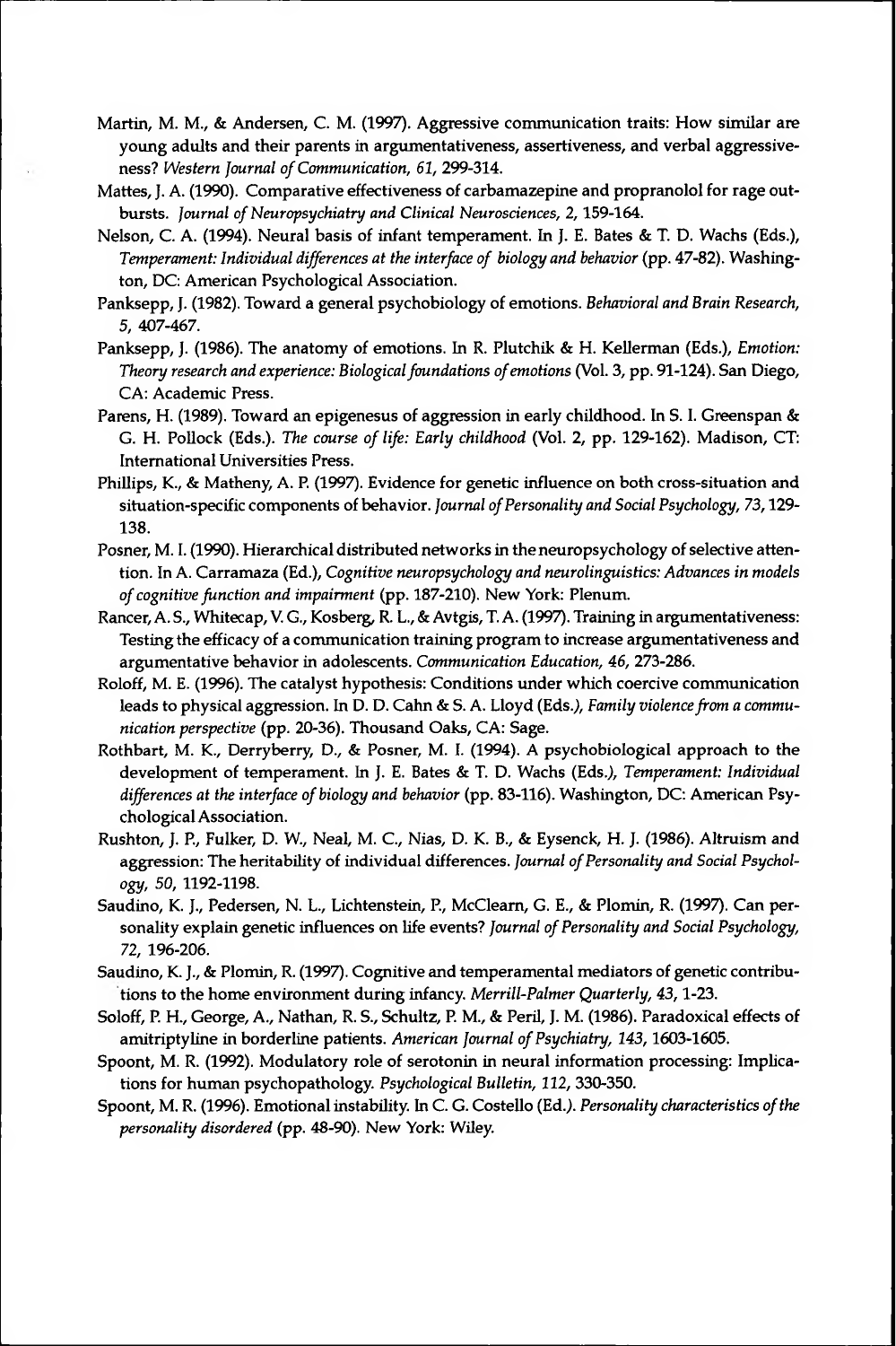- Steinmetz, J. E. (1994). Brain substrates of emotion and temperament. In J. E. Bates & T. D. Wachs (Eds.), *Temperament: Individual differences at the interface ofbiology and behavior* (pp. 17- 46). Washington, DC: American Psychological Association.
- Stelmack, R. M. (1990). Biological bases of extraversion: Psychophysiological evidence. *Journal of Personality, 58,* 293-311.
- Strelau, J. (1983). *Temperament, personality, activity.* San Diego, CA: Academic Press.
- Strelau, J. (1994). The concepts of arousal and arousability as used in temperamentstudies. In J. E. Bates & T. D. Wachs (Eds.), *Temperament: Individual differences at the interface ofbiology and behavior* (pp. 117-141). Washington, DC: American Psychological Association.
- Thomas, A., & Chess, S. (1977). *Temperament and development.* New York: Brunner/Mazel.
- Weiger, W. A., & Bear, D. M. (1988). An approach to the neurology of aggression. *Journal of Psychiatric Research, 22,* 85-98.
- Wigley, C. J. Ill (1998). Verbal aggressiveness. In J. C. McCroskey, J. A. Daly, M. M. Martin, & M. J. Beatty (Eds.), *Personality and communication: Trait perspectives* (pp. 191-214). Cresskill, NJ: Hampton Press.
- Zajonc, R. B., & McIntosh, D. N. (1992). Emotions research: Some promising questions and some questionable promises. *Psychological Science, 3,* 70-74.
- Zuckerman, M. (1994). Impulsive unsocialized sensation seeking: Biological dimension of a basic personality. In J. E. Bates & T. D. Wachs (Eds.), *Temperament: Individual differences at the interface ofbiology and behavior* (pp. 219-255). Washington, DC: American Psychological Association.
- Zuckerman, M. (1995). Good and bad humors: Biochemical bases of personality and its disorders. *Psychological Science, 6,* 325-332.